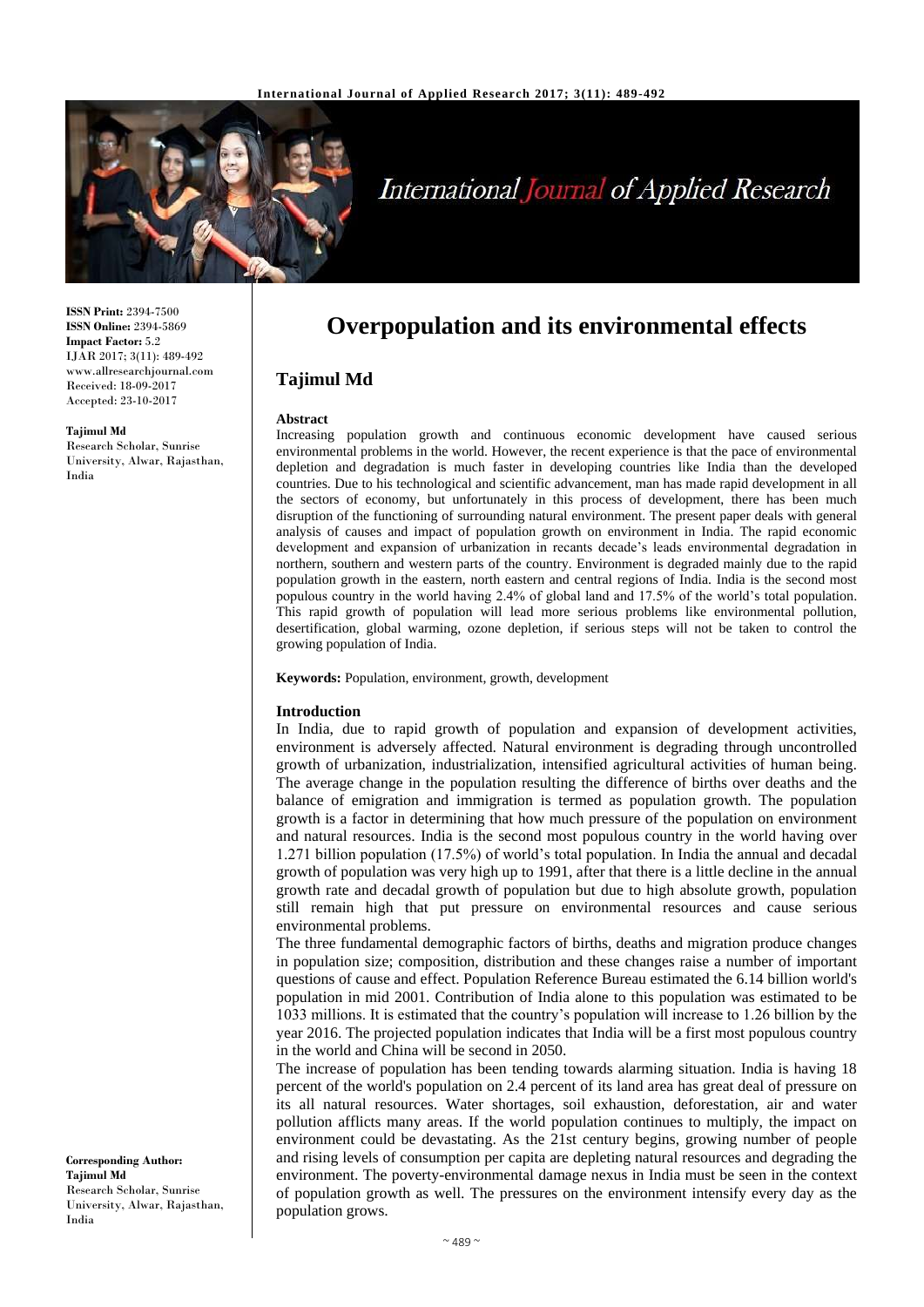The rapid increase of human numbers combines with desperate poverty and rising levels of consumption are depleting natural resources on which the livelihood of present and future generations depends. Poverty, is amongst the consequences of population growth and its life style play major role in depleting the environment 3 either its fuel demands for cooking or for earning livelihood for their survival. The unequal distribution of resources and limited opportunities cause push and pull factor for people living below poverty line that in turn overburdened the population density in urban areas and environment get manipulated by manifolds, consequently, urban slums are developed in urban areas.

### **Population in India**

There are various reasons for this variation in the trend of population growth rate in various censuses. The increase in population has been due to the improvement in health conditions and control of diseases. The density of population has gone up from 117 in 1951 to 312 persons in 2001 and it always shows an increasing trend over the census years in persons per square kilometer. Several push and pull factors are presumed to be operative towards distress out migration from rural to urban areas. This might be due to the declining resource availability per capita and shrinking economic opportunities in rural areas, and better economic opportunities, health and educational facilities etc. in urban areas, providing opportunities for higher level of human capital development could be the underlying factors for rural out migration.

### **Poverty and Environment**

It is generally accepted that environmental degradation, rapid population growth, and stagnant productivity are the causal factors for acute poverty in many countries of Asia. Most of India's poor live in rural areas and are engaged in agriculture. The efficacy of government intervention through various schemes implemented under Five Year Plans to eradicate poverty and provide employment is a matter of debate. Nevertheless, the poverty ratios in India have been reduced over time. Traditionally the problem of poverty and unemployment was rampant in rural India but conditions in urban India were better; hence, due to rural influx into cites during recent decades, there has been a continuous rise in urban population and further it is accumulating in class I cites. The rural–urban migration is mainly a result of rural failure and urban success: increased urban growth has resulted in uncontrolled migration into cities, which has created an unhealthy growth of cities. Further, the poor quality of urbanization has led to land degradation and air and water pollution in urban areas. Against this background, environmental damage due to overuse of natural resources is more acute in the central and eastern parts, followed by the western, southern, and northeastern regions of the country. In fact, the northern region has experienced a lower degree of environmental degradation attributable to total poverty, unlike other regions.

overpopulation has greatly altered India's environment, India's forests in particular have been drastically affected. In 1951, the amount of land used for cultivation in India was 118.75 million hectares of land, but in 2001 that number increased to 142.82 million hectares of land (Nagdeve 6). Most of the land that became available in this 50-year span was because of forests being chopped down. While deforestation has created more opportunities for people to engage in agriculture, it ultimately has had a negative impact on poor farmers because they need the resources that the forest provides in order to survive. For instance, farmers typically use forests for hunting and gathering food while their crops grow (Nagdeve 5). In addition, farmers often use wood as their main source of fuel because they cannot afford gasoline. However, as deforestation has become more widespread, it has become more difficult for farmers to sustain themselves on forest resources (Nagdeve 7). Today, forests have become the primary cause of conflict between the Indian Ministry of Environment and Forest and other companies whose goal is to cut down forests and use the land for economic purposes ("Degradation," 2010). The Indian Ministry of Environment and Forest is aware that forests are essential to the poor, which is part of why they are fighting so hard to protect them. However, this has not slowed the deforestation process that occurs throughout India. The root of the deforestation problem is overpopulation because forests have to be cleared so that the consistently increasing population has places to live and more land can be dedicated to agriculture.

A large amount of land in India is exclusively agricultural and there are so many poor people working on farms, it has created an overexploitation of the land that has even affected the soil. Soil degradation initially began in the middle of the 20th century when India experienced the Green Revolution. During this time, India was facing a grave food crisis because they were unable to grow enough food to support their large population. However, the Green Revolution introduced specialized seeds that produced high crop yields as well as pesticides and fertilizers to increase plant growth. Although the food crisis of the time was averted, the use of pesticides, herbicides, and fertilizers has had many long-term effects on the environment. For instance, pesticides often come into contact with large bodies of water when it rains, which ultimately contaminates them.

In addition, the regular and heavy use of pesticides kills micro-organisms that live in the soil. These soil microorganisms are vital to the productivity of crops because they decompose carbon in the soil and create many nutrients that plants need to grow. Without sufficient soil micro-organism activity, the fertility of the land is quickly reduced. The process of soil degradation in India is currently having a large effect on the nation. Of the 328.7 million hectares of land in India, approximately 175 million hectares have been deemed as land and soil degraded. This only makes it more difficult for the poor farmers because not only are the resources they need to sustain themselves constantly being cut down, but the total amount of fertile land that they can work with is relatively very low.

In recent years, the creation of SEZ and population growth have resulted in diversion of huge tracts of agricultural land for non-agricultural purposes like construction of new industrial estates, peripheral roads, dams, railway lines, and residential use (Table 3). Diversion of considerable agricultural land for SEZ in the name of promoting exports through increased industrial development threatens biodiversity, and causes eco-degradation in the countryside. At present there are about 762 SEZ throughout the country at various stages of completion, and for this purpose vast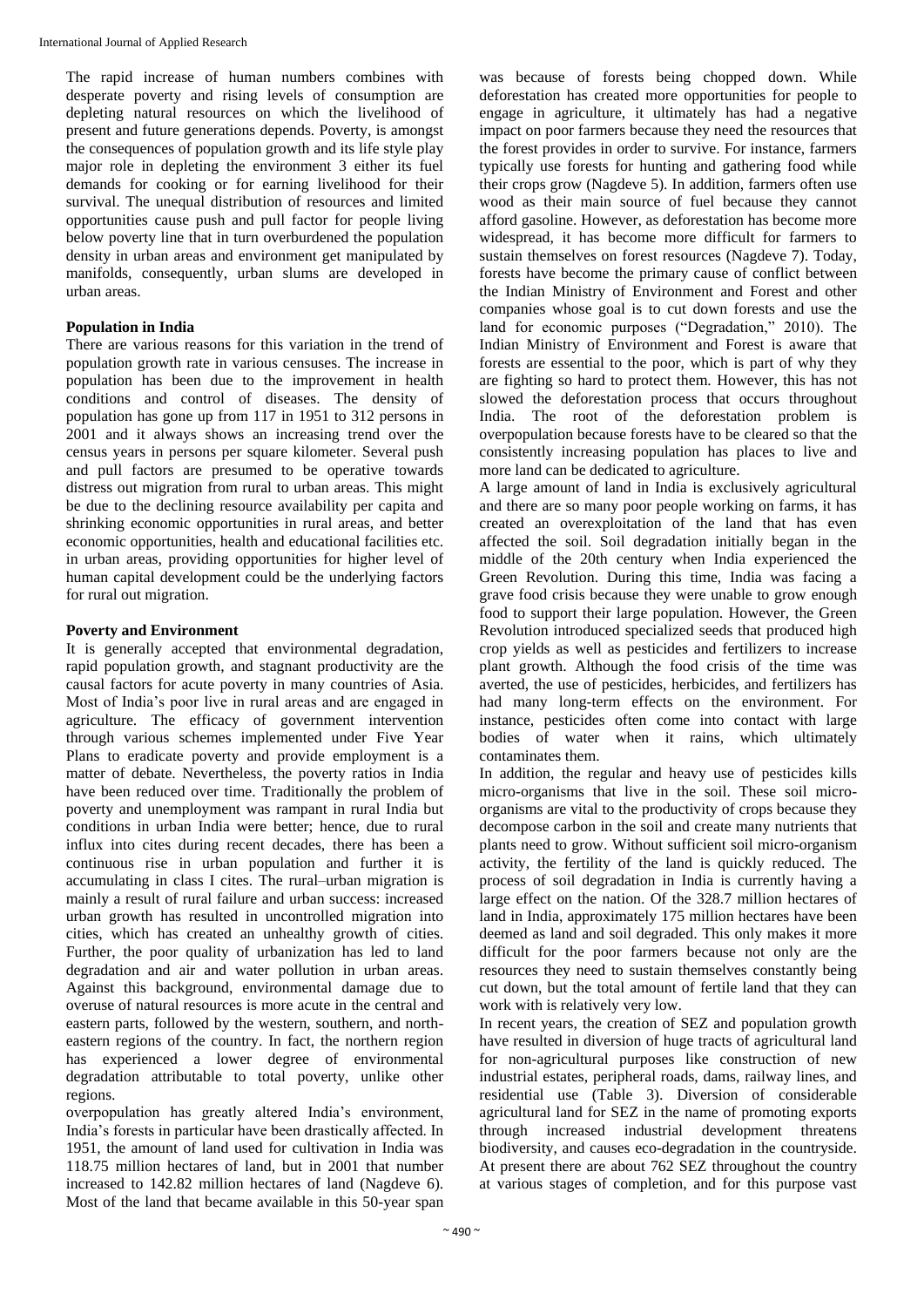tracts of agricultural land have been acquired by the government.

The total land area of India is 2,973,190 km, of which about 1,620,388 km2 (55%) is currently used for agriculture. The area allocated to SEZ is about 2061 km, i.e., 0.12% of the total land area. This particular aspect has resulted in overexploitation of natural resources in the country. Shrinking of agricultural land has several adverse consequences, apart from environmental damage and ecological imbalance. Its ill-effects could manifest in various ways such as declining food production, movement of agricultural laborers into manufacturing and construction industries, decline in net sown area, etc. The high priority accorded to promotion of exports through increased industrial development has often resulted in the diversion of agricultural land to industrial and other purposes, and this has been to the detriment of agricultural production and food security. The possibility of serious food shortages in the future cannot be ruled out, and such shortages could cause several environmental problems in addition to the apparent human misery.

Efforts of reducing population growth rate have been effective and impressive in India as shown by the declining trend of population growth. But it has not however been coupled with environmental conservation. The degree of environmental degradation varies across regions in accordance with characteristics such as poverty status, growth rate, economic development, industrialization and urbanization. There is much regional variation in the economic development and reduction in population growth across India. This unequal status of economic development in different regions of India leads inequality in socioeconomic development which have grave implication for environmental issues .the central .eastern and north eastern parts of India still having large population which caused higher level of poverty (40% in central and 35% in eastern regions ) and exploitation of the resources such water, forest, land etc. Higher population, low living standard of people, inadequate level of socio-economic development are the main challenges faced by India regarding conservation of natural environment and natural resources. On the other side comparatively low population growth rate and high level of economic development leads environmental degradation in southern and western India.

## **Conclusion**

In India, all six regions have been experiencing environmental degradation to various degrees. The extent of environmental decay has been directly related to the physical characteristics of the region in question. For example, the north-eastern region has the highest growth of population, but due to its unique physical characteristics such as small population, low population density, and larger forested area, it has experienced a lower degree of environmental degradation. Though the eastern and central regions have higher population, they are however endowed with a larger geographical area and therefore have experienced relatively low levels of environmental degradation (excluding Kolkata). The same trend is visible in the southern and western regions. In contrast, environmental degradation is severe in the northern region due to overpopulation.

The urbanization effect on natural resource degradation and resulting environmental pollution in the western and northern regions are much higher than in other regions. Even the north-eastern region has experienced environmental degradation due to urbanization, though at a relatively lower level. The degree of environmental degradation due to urbanization is relatively moderate in the central and eastern regions, and comparatively low in the north-eastern and north regions. The huge shrinkage of agricultural land coupled with increase in population in the central and eastern regions has had a greater impact on their natural environment, as manifested in the reduction of biodiversity in these regions.

Rapid population growth is directly responsible for higher environmental degradation in the central, eastern, and northern regions as compared to the other regions. On the other hand, economic development (ultimate cause) was found to be the main cause of environmental degradation in the western, northern, and southern regions. However, both proximate and ultimate causes are behind environmental degradation in the western region, which is the highest, followed by the southern and central regions. However, the situation is fairly well under control in the eastern (excluding Kolkata) and north-eastern regions. In view of the above observations, this study strongly suggests that policy makers take note of the situation and initiate appropriate remedial action. The current need is to take immediate steps through policy prescriptions to halt environmental damage and reverse these trends wherever possible.

## **References**

- 1. Andrich MA, Imberger J, Oxburgh ER. Raising utility and lowering risk through adaptive sustainability, society and wealth inequality in Western Australia. J Sustainable Dev 2010;3:14-35.
- 2. Costantin V, Martini C. Panel data [Internet]. FEEM Working Paper 148.06. [cited 2010 Jul 17]. 2007. Available from: http://ssrn.com/abstract=951457
- 3. Dasgupta P, Kriström B, Mäler KG. The environment resource base and human welfare. Beijer Institute of Ecological Economics Discussion Paper. Stockholm: The Beijer Institute 1994.
- 4. James KS. India's demographic change: opportunities and challenges. Sci J 2011;333:576-580.
- 5. Jodha NS. Depletion of common property resources in India: micro level evidence. Popul Dev Rev. 1990;15:261-284.
- 6. Kumar P. Environmental degradation in rural areas: problems and suggestions. Yojana 2001;45:44-49.
- 7. Lakshmana CM. Effects of population growth on environmental degradation: with reference to India. Demography India 2008;37:63-79.
- 8. Moran DD, Wackernagel M, Kitzes JA, Goldfinger SH, Boutaud A. Measuring sustainable development-nation by nation. Ecological Econ 2008;64:470-474.
- 9. Nair GR. Preserving our bio-diversity. Yojana 2001;45:24-27.
- 10. Kamat SR, Mahashur AA. Air Pollution-Slow Poisoning" in The Hindu Survey of the Environment, Madras 1997.
- 11. Government of India, Economic Survey: 1998-99, Ministry of Finance, Economic Division 1999.